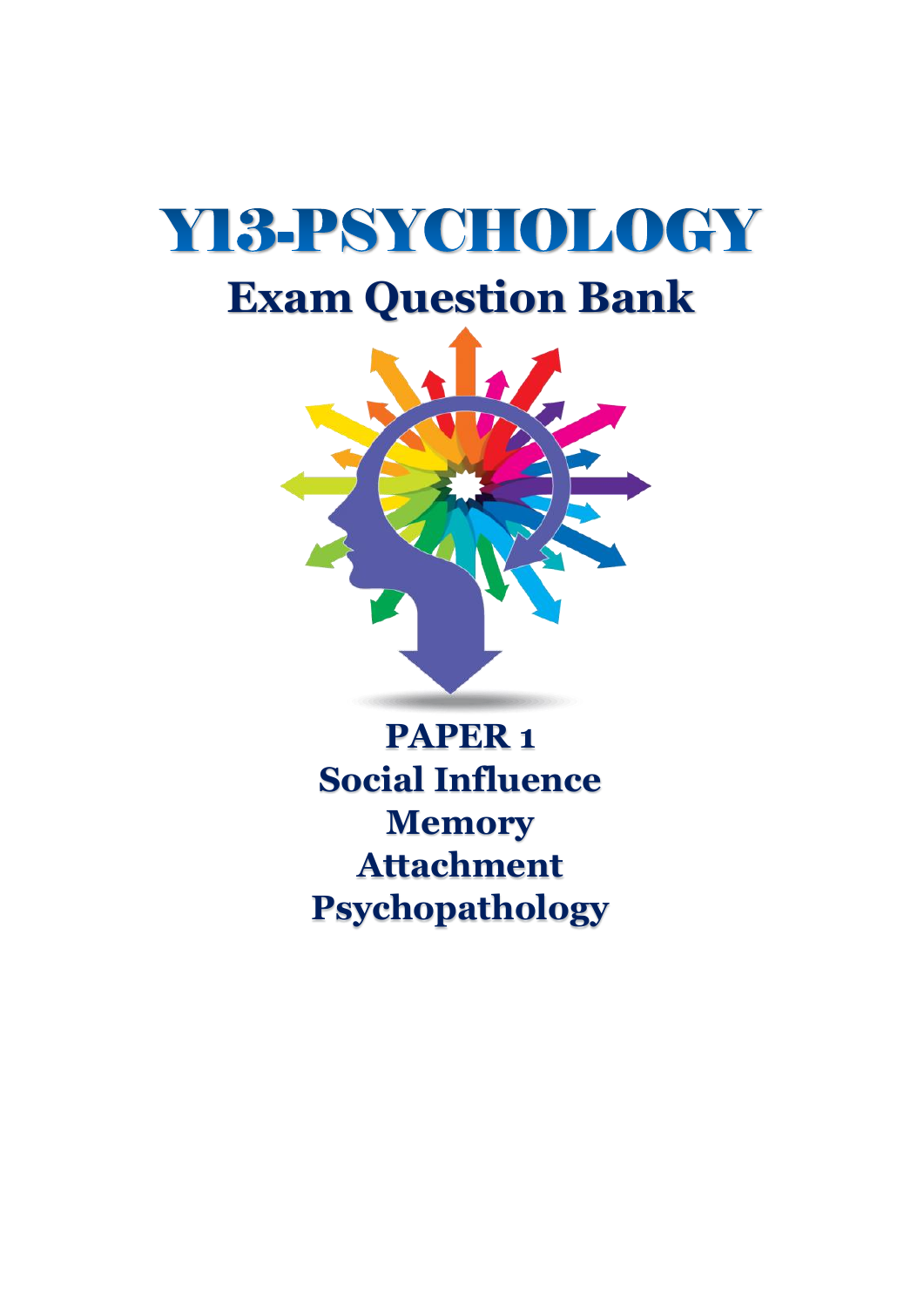- **1.** Situational explanations **[pages 26-27]**
- **SOCIAL INFLUENCE 2.** Resistance to social influence **[pages 30-31]**
	- **3.** Minority influence **[pages 32-33]**
- 1. Explain what is meant by agentic state and legitimacy of authority. **[6 marks]**
- 2. Explain what is meant by destructive authority in relation to legitimacy of authority. Refer to Milgram's study in your answer. **[4 marks]**
- 3. Explain how the legitimacy of authority explanation provides a useful account of cultural differences. **[4 marks]**
- 4. Outline and evaluate legitimacy of authority as an explanation for obedience. **[16 marks]**
- 5. Outline social support and locus of control as explanations of resistance to social change. **[8 marks]**
- 6. Using an example, explain how social support could lead to resistance to social influence. **[4 marks]**
- 7. Using an example, explain how locus of control could lead to resistance to social influence. **[4 marks]**
- 8. Explain what is meant by the locus of control continuum. **[3 marks]**
- 9. Explain the difference between an internal locus of control and an external locus of control in relation to resistance to social influence. **[4 marks]**

What A researcher wanted to investigate whether there was a relationship between locus of control and resistance to social influence. Before the investigation began, he devised a questionnaire to measure locus of control.

10. Why would the researcher's questionnaire produce primary data? Suggest one limitation of primary data. **[6 marks]** 

To assess the questionnaire's validity, the researcher gave it to 30 participants and recorded the results. He then gave the same 30 participants an established questionnaire measuring locus of control. The researcher found a weak positive correlation between the two sets of results, suggesting that his questionnaire had low validity.

- 11. Explain how the validity of the researcher's questionnaire could be improved. **[6 marks]**
- 12. Explain what is meant by minority influence. **[3 marks]**
- 13. Briefly explain what is meant by consistence, commitment, and flexibility as processes of minority influence. **[6 marks]**
- 14. Explain what Nemeth (1986) argued about consistency and flexibility. **[4 marks]**

In a sixth form debating society, Samina is the only student in a group of six who does not believe that drugs should be legalised.

15. Using your knowledge of minority influence processes, explain two ways in which Samina could convince the other students in the debating society to agree with her. **[6 marks]**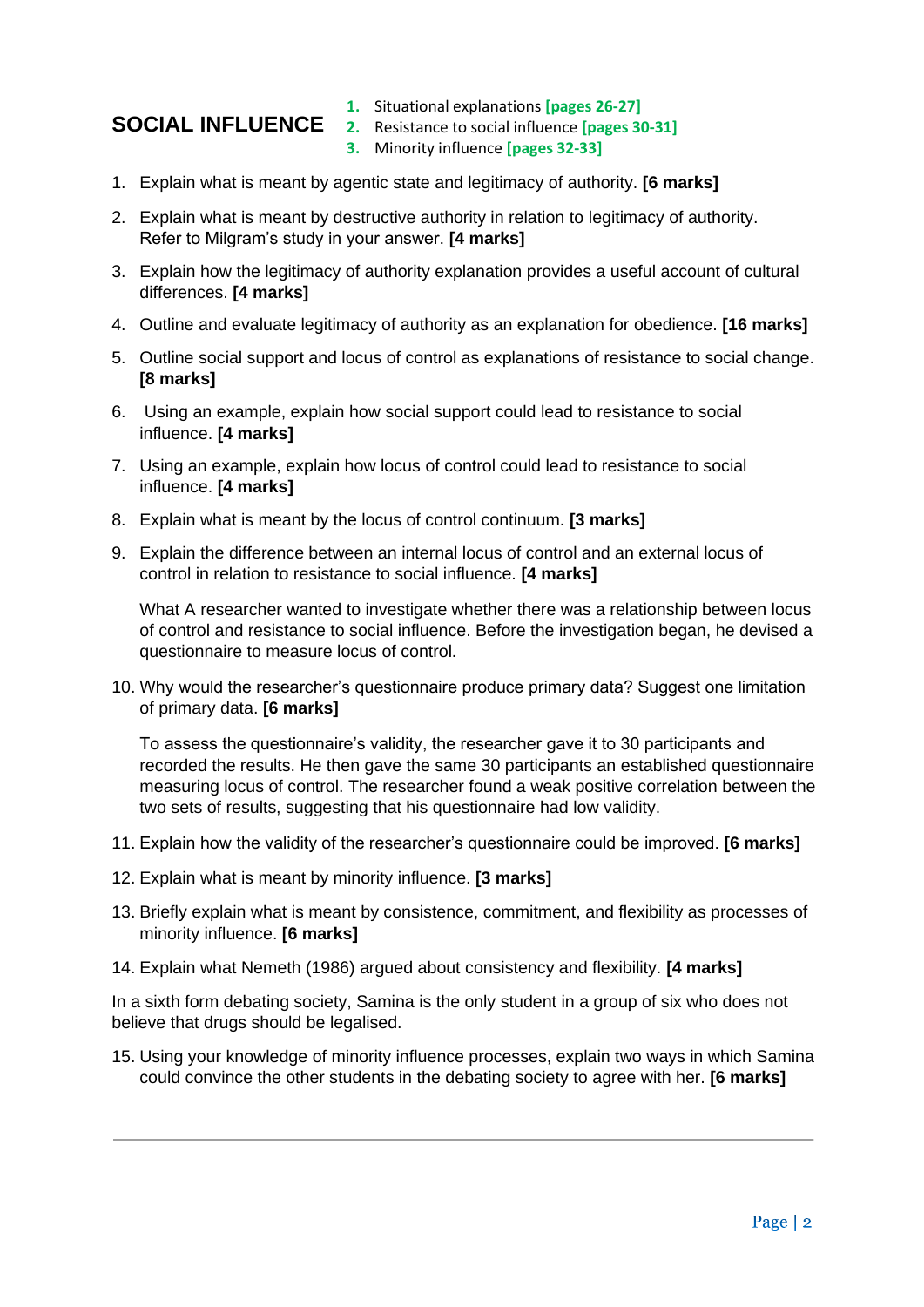### **MEMORY 1.** The Multi-Store Model **[pages 48-49]**

- **2.** The Working Memory Model **[pages 52-53]**
- 1. Explain the different stores of the multi-store model. Refer to the features of coding, duration, and capacity in your answer. **[8 marks]**
- 2. Outline what research has shown about long-term memory in the multi-store model**. [6 marks]**
- 3. Outline two limitations of the multi-store model. **[6 marks]**
- 4. Describe Shallice & Warrington's (1970) case study of patient KF. Refer to the findings as a criticism of the multistore model. **[6 marks]**
- 5. Outline and evaluate the multi-store model of memory. **[16 marks]**
- 6. Outline the different components of the working memory model. **[6 marks]**
- 7. Explain the role of the central executive as a component of the working memory model. **[4 marks]**
- 8. Explain why the nature of the central executive is criticised for lacking clarity. **[4 marks]**
- 9. Outline and evaluate the central executive as a component of the working memory model. [**8 marks]**
	- **1.** Learning theory of attachment **[pages 82-83]**

#### **ATTACHMENT 2.** Types of attachment: Ainsworth's 'Strange Situation' **[pages 86-87] 3.** Influence of early attachment on later relationships: childhood **[pages 94-95]**

- 1. Explain the learning theory of attachment. **[6 marks]**
- 2. Explain how the principles of classical conditioning are used to explain attachment**. [6 marks]**
- 3. Explain how the principles of operant conditioning are used to explain attachment. **[6 marks]**
- 4. Explain what Sears et al (1957) suggest about attachment as a secondary drive**. [4 marks]**
- 5. Outline Ainsworth's types of attachment. **[6 marks]**
- 6. Outline the procedure of Ainsworth's Strange Situation. **[6 marks]**
- 7. Outline and evaluate Ainsworth's Strange Situation**. [16 marks**]
- 8. Explain what is meant by internal working model. **[4 marks]**
- 9. Explain what research suggest about attachment types and relationships in childhood. **[6 marks]**
- 10. Explain the problem with using retrospective studies to examine the influence of early attachment on later relationships. **[4 marks]**
- 11. Briefly outline and evaluate the influence of early attachment on childhood relationships. **[8 marks]**